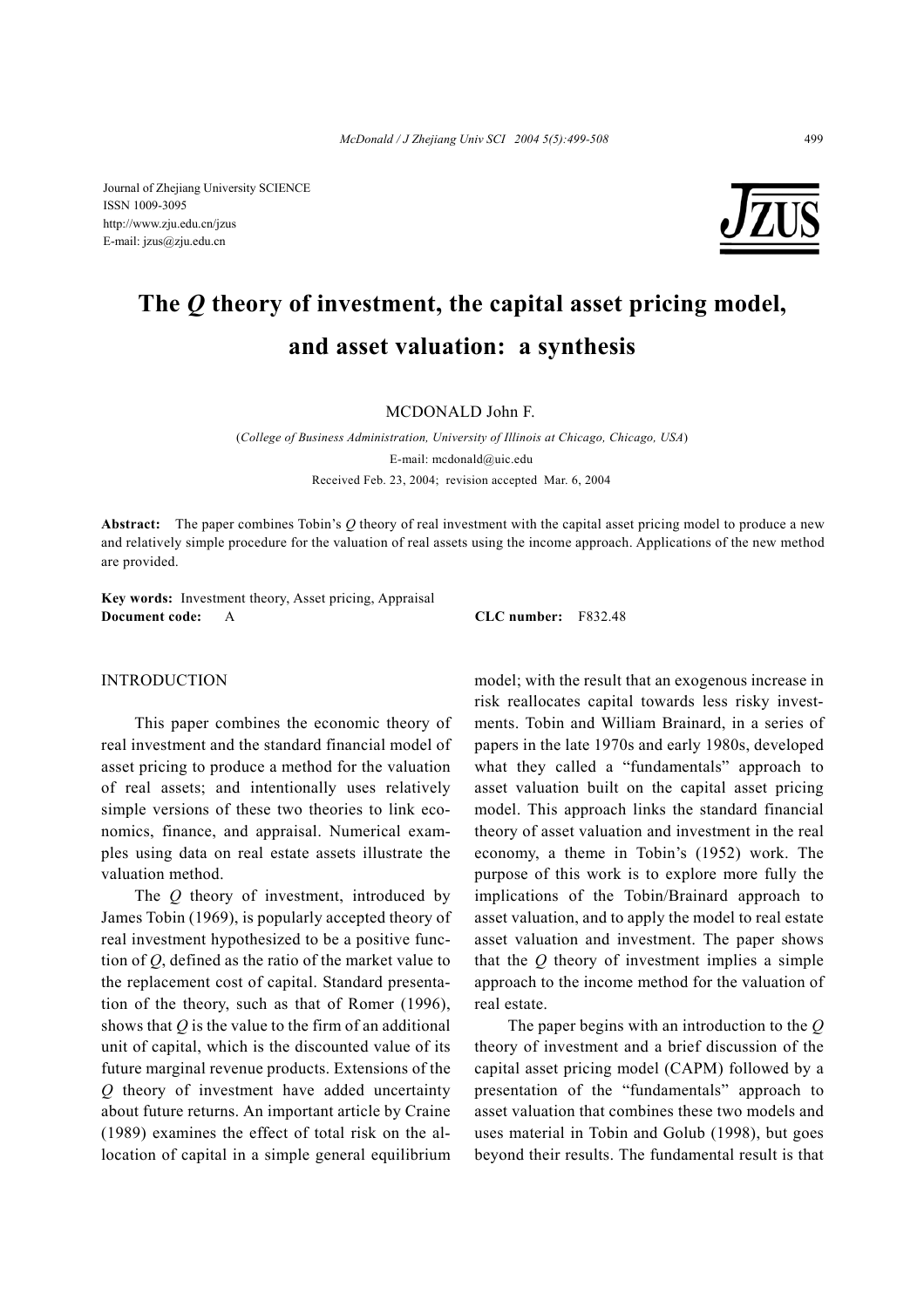the market value of an asset equals its expected earnings (net income plus capital appreciation) divided by the risk-adjusted discount rate. This section is followed by model extensions useful for understanding application of the method to real estate markets and investment. Property taxation is added to the model, and then the standard methods for real estate appraisal are examined in light of the model. The paper concludes with examples of real estate valuation using the new method.

The *Q* theory approach to the study of real estate investment would appear to be a good combination of theory and application for at least two reasons. There are real estate development firms that specialize in the task of planning, building, and selling real estate to permanent owners. Their basic calculation is whether *Q* is greater than 1.0. Also, the three standard methods for real estate appraisal all lead to a value of *Q* for an individual property. The sales comparison and income capitalization approaches to appraisal provide estimates of market value, while the cost approach provides an estimate of reproduction cost. In real estate appraisals the cost approach is usually implemented as reproduction cost for an existing property minus accrued depreciation. However, most appraisal reports combine these three approaches into one estimate of value. Among other things, it is suggested in this paper that the estimated cost should be reported separately along with an estimate of *Q*.

#### THE *Q* THEORY OF INVESTMENT

This section is a brief presentation of the *Q* theory of investment. The focus is on the returns to the marginal unit of real investment by a profitmaximizing firm. One of the standard assumptions in the theory is that there is a cost of installing additional capital. The marginal adjustment cost is assumed to increase with the size of the adjustment; i.e., with the amount of real investment. Following Romer (1996), a discrete-time version of the theory is presented so that the linkage can be made to the single-period capital asset pricing model.

The firm maximizes the present discounted value of profits subject to the constraint in each period that the capital stock in the next period equals the capital stock in the current period plus the amount of real investment undertaken. Depreciation is ignored in this presentation. The Lagrangian for the firm's maximization problem is

$$
L = \sum_{l} [1/(1+r)^{l}] [\pi(K_{l})k_{l}(M,S,L) - I_{l} - C(I_{l})] + \sum_{l} \lambda_{l}(k_{l} + I_{l} - k_{l+1}), \qquad (1)
$$

where  $\pi(K_t)$  = the marginal revenue product of capital at time *t*; a function of the total stock of capital *K* in the industry;  $r =$  the discount rate for the firm;  $k_t$  = the firm's capital stock at time *t*, a function of machines *M*, structure capital *S*, and land *L* at time *t*;  $I_t$  = capital investment during time *t*;  $C(I_t)$  = the firm's adjustment cost, a function of  $I_t$ ;  $\lambda_t$ = Lagrange multiplier associated with the constraint relating  $k_t$  and  $k_{t+1}$ .

The summation is over time zero to infinity. The Lagrange multiplier gives the marginal value of relaxing the constraint; i.e., the marginal impact of an exogenous increase in  $k_{t+1}$  on the present discounted value of the firm's profits. Define

$$
Q_t = (1+r)^t \lambda_t, \tag{2}
$$

so the Lagrangian can be written as

$$
L = \sum_{l} [1/(1+r)^{l}] \cdot \left[ \pi(K_{l})k_{l}-I_{l}-C(I_{l})+Q_{l}(k_{l}+I_{l}-k_{l+1}) \right]. \tag{3}
$$

The first-order condition for investment by the firm at time *t* is

$$
Q_t = 1 + C'(I_t),\tag{4}
$$

Which states that the marginal value of capital equals its purchase price (equal to 1) plus the marginal adjustment cost. It is assumed that  $C' > 0$ ; i.e., that there is a rising marginal adjustment cost. The first-order condition for capital stock at time *t* is

$$
[1/(1+r)^{t}][\pi(K_{t})+Q_{t}]
$$
  
– [1/(1+r)^{t-1}]Q\_{t-1} = 0. (5)

This can be rewritten as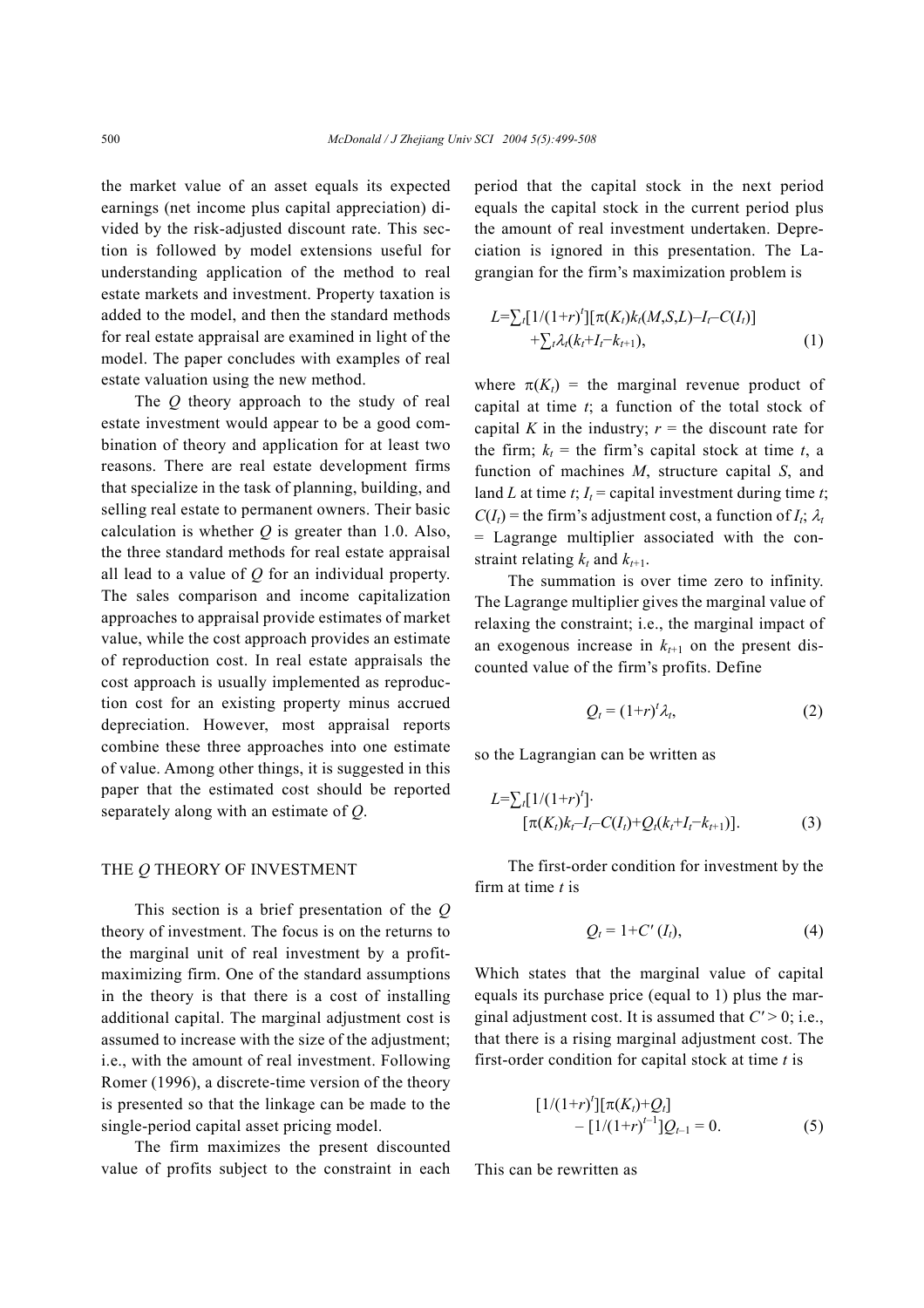$$
\pi(K_t) = (1+r)Q_{t-1} - Q_t \n= rQ_{t-1} - AQ.
$$
\n(6)

Here ∆*Q* is the change in *Q* from time *t*–1 to time *t*. If we replace time *t*–1 with 0, then

$$
\pi(K_1) = rQ_0 - \Delta Q,\tag{7}
$$

which states that the marginal revenue product of capital at time 1 equals the discount rate times the marginal value of capital at time 0 minus the change in the marginal value of capital. Alternatively, the discount rate for the firm is:

$$
r = \left[\pi(K_1) + \Delta Q\right]/Q_0. \tag{8}
$$

And the marginal value of capital at time 0 can be written as

$$
Q_0 = [\pi(K_1) + \Delta Q]/r = 1 + C'(I_0).
$$
 (9)

The *Q* theory of investment states that investment is a positive function of *Q*, which summarizes all information needed to determine investment. In Eq.(9) a higher value for  $Q_0$  means a larger value for *C'*, and therefore a larger amount of investment *I* at time 0.

Eq.(9) provides a simple equation for  $Q_0$  that involves only three variables; the marginal revenue product of capital, the change in *Q*, and the discount rate. This simple formula is implied by the standard discounted present value method of asset valuation. Consider a two-period example in which an asset earns  $\pi_1$  in the first period and  $\pi_2$  in the second period (and nothing thereafter). The discounted present value of the asset at the beginning of period one is

$$
V_0 = \pi_1/(1+r) + \pi_2/(1+r)^2,
$$
 (10)

and the change in value from the beginning of period one to the beginning of period two is

$$
\Delta V = \pi_2/(1+r) - V_0. \tag{11}
$$

Substitution of Eq.(11) for  $V_0$  and then insertion of

this expression into the valuation formula

$$
(\pi_1 + \Delta V)/r \tag{12}
$$

yields the discounted present value equation for  $V_0$ .

This result can easily be generalized to *n* periods. Write the discounted present value equation as

$$
V_0 = \pi_1/(1+r) + \pi_2/(1+r)^2 + \dots + \pi_n/(1+r)^n.
$$
 (13)

The change in value during period one can be written

$$
\Delta V = \pi_2/(1+r) + \dots + \pi_n/(1+r)^{n-1} - V_0
$$
  
=-\pi\_1/(1+r)+\pi\_2[1/(1+r)-1/(1+r)^2]+  
...+\pi\_n[1/(1+r)^{n-1}-1/(1+r)^n]. (14)

The computation of  $V_0$  via Eq.(9) is

$$
v = \pi_1/r + \Delta V/r
$$
  
= (\pi\_1/r)[1-1/(1+r)]+(\pi\_2/r){[[1/(1+r)]  
-[1/(1+r)<sup>2</sup>]}  
+...+(\pi\_n/r){[[1/(1+r)<sup>n-1</sup>]-[1/(1+r)<sup>n</sup>]}. (15)

Each term in Eq.(15) simplifies to the corresponding term in Eq.(13).

## THE CAPITAL ASSET PRICING MODEL

The presentation of the CAPM follows sources such as Hamada (1969) and Rubinstein (1973). Those who are completely familiar with the assumptions of this standard model can skip to Eq.(16) below. The assumptions used to develop the CAPM are:

There are perfect capital markets. Information is available to all at no cost, there are no transactions costs, and assets are infinitely divisible and fixed in supply. All investors can borrow and lend at the same rate of interest. The risk of default associated with borrowing is negligible.

Investors are risk-averse and maximize the expected utility of wealth at the end of the planning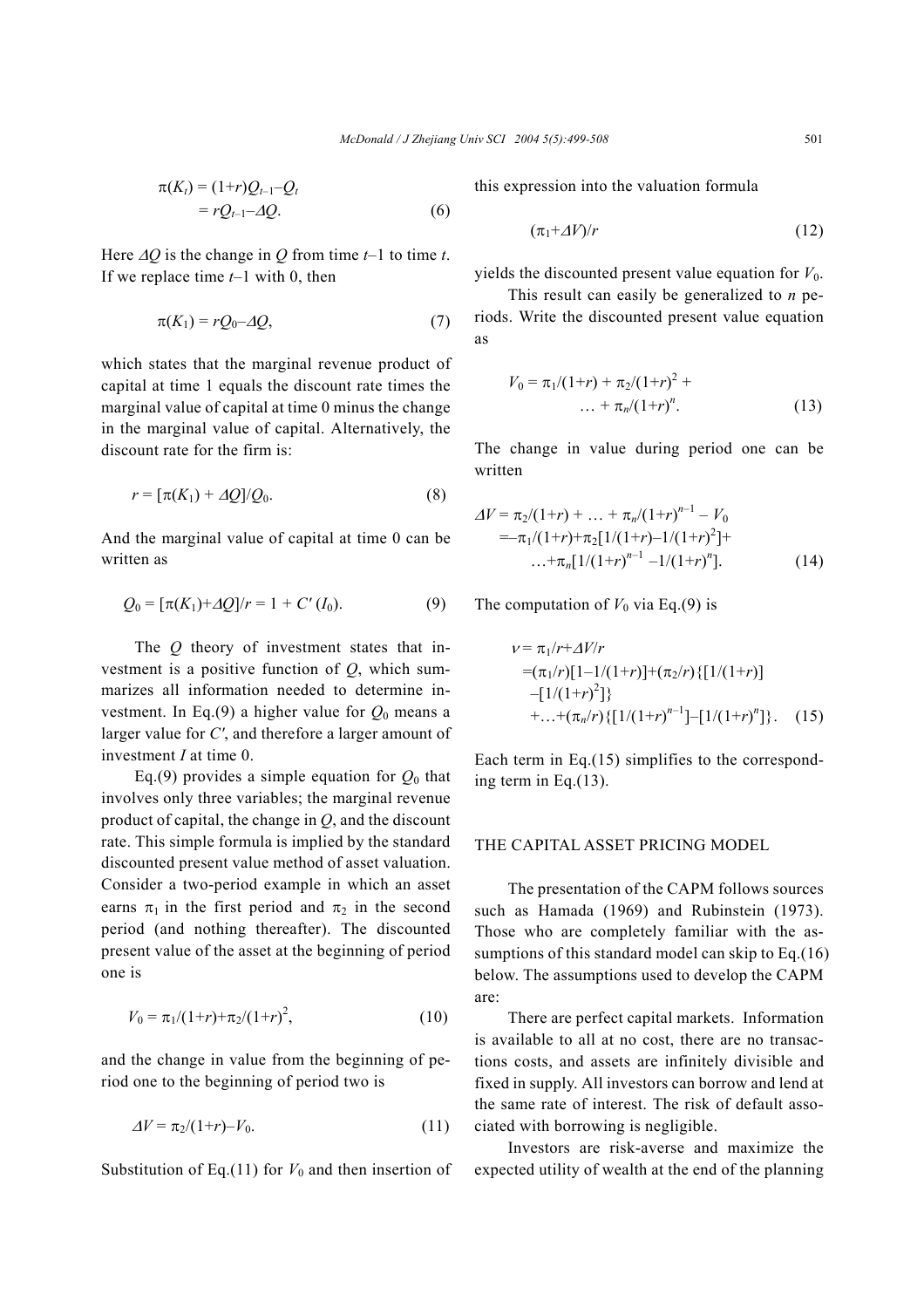horizon, which is one period in length. Portfolios are assessed only by the expected rate of return and the standard deviation of return.

The planning horizon is the same for all investors, and all portfolio decisions are made at the same time.

All investors have identical estimates of expected rates of return and standard deviations of returns.

The rate of return of a portfolio or of a risky asset is denoted as random variable *r*.

From the second assumption above, the expected rate of return  $E(r)$  and the standard deviation  $\sigma(r)$  of portfolios are the objects of choice. This leads to the formation of an efficient set of risky portfolios. Introduction of a riskless asset with rate of return  $r_f$  leads to the conclusion that each investor will combine a single risky portfolio *m* (the market portfolio) with the risk-free asset. Risky portfolio m is combined by all investors in some proportion with the riskless asset. Market equilibrium requires that all risky assets be held in proportion to their market values; this condition determines the composition of the market portfolio *m*.

Given the above assumptions and in the absence of taxes, it is well known that the following equilibrium condition can be derived for any risky asset *i* in the market:

$$
E(r_i)=r_f+\left[\sigma(r_i,r_m)/\sigma^2(r_m)\right][E(r_m)-r_f]
$$
  
=r\_f+\beta\_i[E(r\_m)-r\_f], \t\t(16)

Where,  $E(r_i)$  = the expected return for risky asset *i*;  $r_f$  = the risk-free borrowing and lending rate;  $E(r_m)$ = the expected return on the market portfolio;  $\sigma^2(r_m)$ = the variance of the returns of the market portfolio;  $\sigma(r_i,r_m)$  = the covariance between the returns for asset *i* and the market portfolio, and  $\beta_i = \sigma(r_i, r_m)$ /  $\sigma^2(r_m)$  = the "beta" of asset *i*.

This equation specifies a linear relationship between the required expected rate of return for an asset and its systematic risk, measured as β*i*. The right-hand side of Eq.(16) is the conventional riskadjusted discount rate.

Suppose the expected return for risky asset *i* can be written

$$
E(r_i) = E(e_i)/V_i, \tag{17}
$$

where  $E(e_i)$  is expected earnings for the next period (including capital appreciation) and  $V_i$  is the current market value of the asset. Eq.(16) would then imply that value equals expected earnings divided by the risk-adjusted discount rate:

$$
V_i = E(e_i) / \{r_f + \beta_i [E(r_m) - r_f]\}.
$$
 (18)

Does this result carry over to the *Q* theory of investment and asset valuation? It does, as we shall see in the next section.

Bossaerts (2002) used the method of dynamic stochastic programming to produce this central prediction of asset-pricing theory. Dynamic programming makes use of the Bellman principle that there exists a value function such that the sequence of optimal policies over time can be found by solving a particular sequence of one-period optimization problems. A non-stochastic version of this method was used above in the derivation of the *Q* theory of investment. Consequently, while the model in this paper is stated in terms of the conventional one-period CAPM, the model can be interpreted as the dynamic programming solution to a multi-period problem.

One difficulty with the application of CAPM to real estate is the evidence provided by Young and Graff (1995) that the returns to individual commercial real estate assets do not have finite variance. They used the Russell-NCREIF data on individual property returns for 1980−1992, and showed that a class of probability distribution functions called the stable Paretian distribution provides a better fit to the returns data than does the normal distribution. The stable Paretian distribution has the normal distribution as a special case, but the general case does not possess a finite variance. The stable Paretian distribution permits skewness and more weight in the tails of the distribution than does the normal distribution (kurtosis). Young and Graff (1995) stated that the total return on property of type *m* during year *t* is

$$
R_t(m) = \mu_t[h(m)] + \varepsilon_t(m), \qquad (19)
$$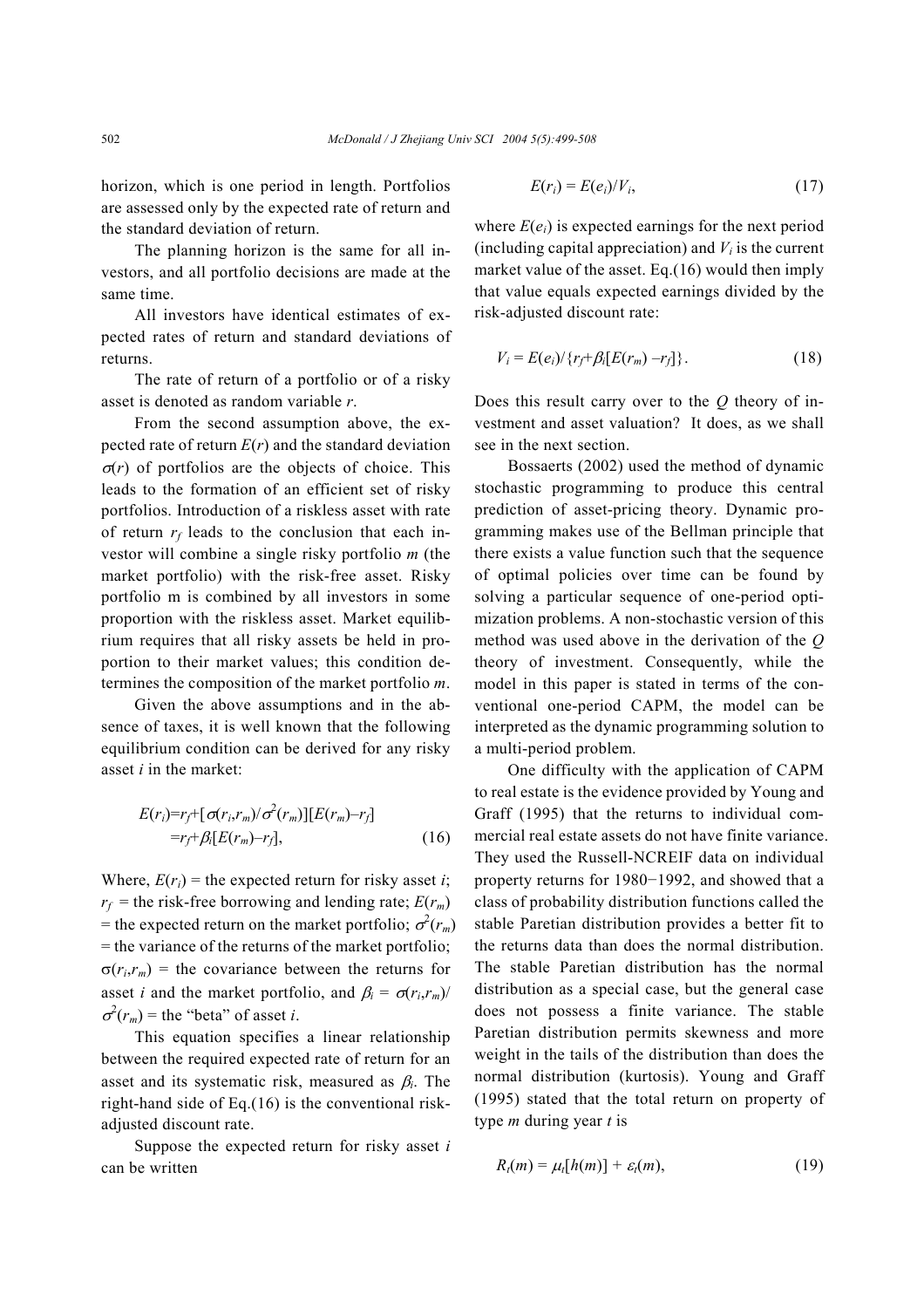where  $\mu_t[h(m)]$  is the expected return during year *t* for property type m, and  $\varepsilon_t(m)$  is a stable random variable that possibly has infinite variance. The first term corresponds to systematic risk, while the second term is the non-systematic risk. Young and Graff (1995) were therefore concerned with the distribution of non-systematic risk, and specified a basic index model for systematic risk (based on time period and property type). They concluded that the well-diversified portfolio must contain more assets in the case of returns with infinite variance; as Fama (1965) demonstrated many years ago, the problem of portfolio analysis can still be solved. As we shall see below, the critical feature of the CAPM for real estate asset valuation is systematic risk. What matters for valuation is the coefficient that relates the returns for a particular asset to an index that represents the condition of the whole economy. In the CAPM this index is the return to the market portfolio. Researchers have debated the accuracy of the Russell-NCREIF returns data; especially that part of the returns based on annual appraisals of market value, but the basic message of this paper carries through even if non-systematic risk is of infinite variance. See Bond and Patel (2003) for more recent research on the skewness in the distribution of returns to real estate. As Campbell *et al*. (1997) indicated, the stable Paretian distribution has fallen out of favor with finance researchers in general in recent years. Instead researchers model returns as drawn from a distribution with finite higher moments that permit greater kurtosis than does the normal distribution. For example, returns might be normal with variance that varies randomly (or varies systematically with time such as in the autoregressive conditional heteroscedasticity (ARCH) model).

## THE Q THEORY OF INVESTMENT AND THE CAPITAL ASSET PRICING MODEL

The *Q* theory of investment and the CAPM can be combined into one model of asset pricing and investment. The development of this combined model follows and extends the presentation of the "fundamentals" method of asset valuation in Tobin and Golub (1998). This method is identical to the *Q* theory presented above where the value of an investment is based on the stream of earnings, rather than on speculative movements in asset prices. Ownership of a unit of real investment is title to one unit of capital at replacement cost, and that unit of real capital produces a stream of real earnings, the stream of marginal revenue products in Eq.(1) above.

The following definitions are needed:  $E(e_i)$ =  $E[\pi_i(K_1)+\Delta Q_i]$  from Eq.(8), so  $E(r_i) = E(e_i)/Q_i$ . Note: If  $Q_i = 1$ ,  $E(e_i) = E(r_i)$ .  $V_i^2 = Var(e_i)$ , so  $\sigma_i^2 = V_i^2/Q_i^2$ , and  $V_{im} = E(e_i, e_m)$ , so  $\sigma_{im} = V_{im}/Q_iQ_m$ .  $b_i = V_{im}/V_m^2 =$  $\beta_i Q_i/Q_m$ . Note the obvious equalities if  $Q_i = Q_m = 1$ .

Substitution of these terms into the CAPM from Eq.(16) produces an equation for the expected return to investment i, written as

$$
[E(e_i)/Q_i]-r_f
$$
  
= [(V<sub>im</sub>/Q<sub>i</sub>Q<sub>m</sub>)/(V<sub>m</sub><sup>2</sup>/Q<sub>m</sub><sup>2</sup>)]  
{[E(e<sub>m</sub>)/Q<sub>m</sub>]-r<sub>f</sub>}. (20)

This equation can be solved for  $Q_i$  to produce

$$
Q_i = \{ [E(e_i)] - b_i [E(r_m) - r_f] Q_m \} / r_f. \tag{21}
$$

Substituting for  $b_i$  from above produces the even simpler result that

$$
Q_i = E(e_i)/(r_f + \beta_i \theta), \qquad (22)
$$

where  $\theta = E(r_m) - r_f$ , the market risk premium. Eq.(22) states that the marginal value of capital equals  $e_i$ (the expected marginal revenue product plus the expected "fundamental" capital gain), divided by the risk-adjusted discount rate. This result is symmetric with the usual result in the CAPM that the expected rate of return for asset *i* is positively associated with systematic risk. Note that *Qm* drops out of the equation for  $Q_i$ , a fact not stated by Tobin and Golub (1998). The *Q* theory of investment implies that knowledge of the "fundamental" capital gain is central to the simplicity of the valuation formula in Eq.(22).

The comparative-statics of the model are quite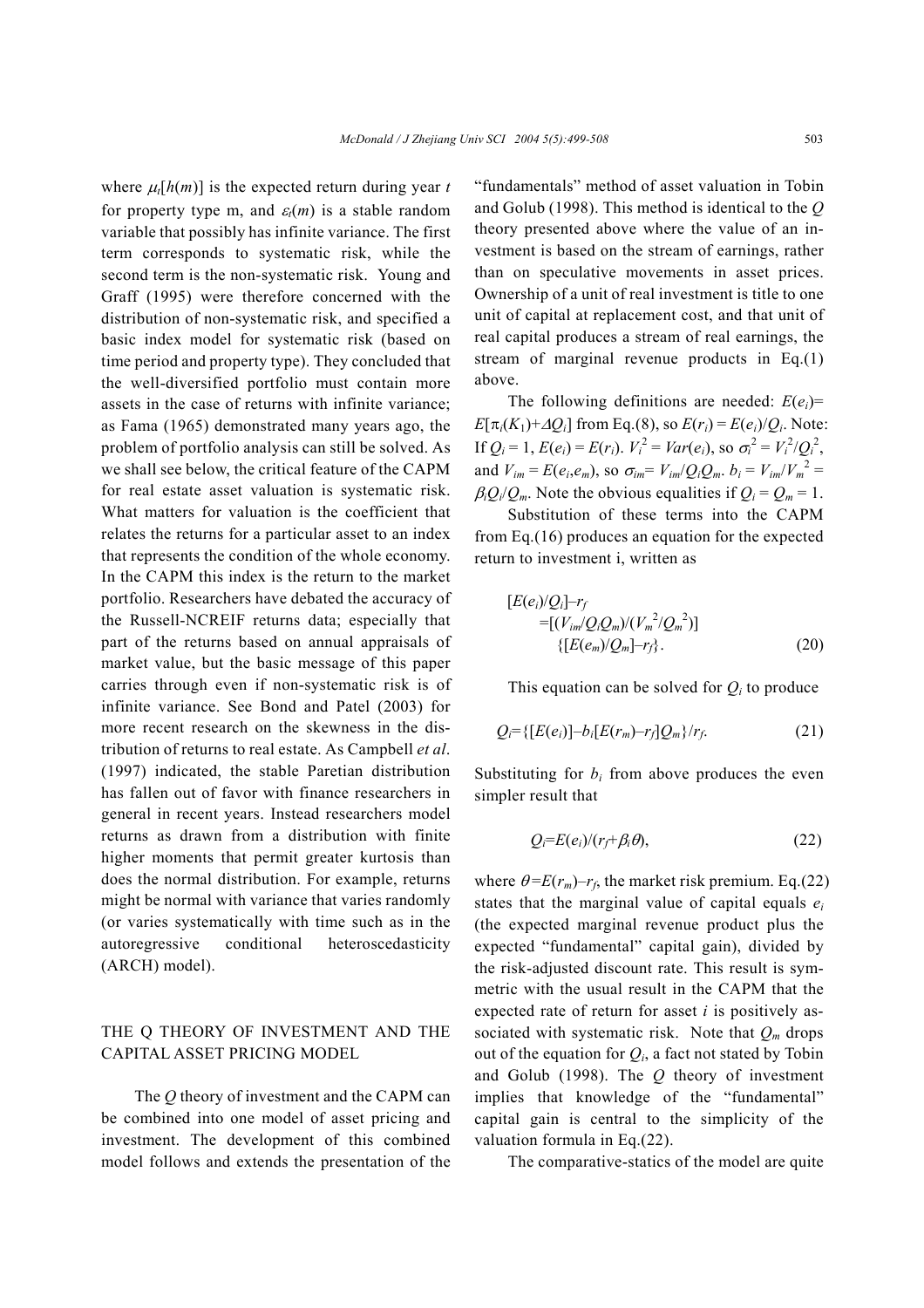straightforward. The marginal value of capital varies as follows:

$$
\frac{\partial Q_i}{\partial E}(e_i) = 1/(r_f + \beta_i \theta) > 0; \tag{23a}
$$

$$
\partial Q_i/\partial \beta_i = -\theta E(e_i)/(r_f + \beta_i \theta)^2
$$
  
= -\theta Q\_i/(r\_f + \beta\_i \theta) < 0. \t(23b)

$$
\partial Q_i/\partial r_f = -E(e_i)/(r_f + \beta_i \theta)^2
$$
  
= -Q\_i/(r\_f + \beta\_i \theta) < 0. (23c)

$$
\partial Q_i/\partial \theta = -\beta_i E(e_i)/(r_f + \beta_i \theta)^2
$$
  
= -\beta\_i Q\_i/(r\_f + \beta\_i \theta). (23d)

The first result simply states that the marginal value of capital increases if the expected payoff to capital increases, thereby increasing investment. The second result is that the marginal value of capital decreases if the covariance of its expected return with the expected market return increases. In other words, the result is that an increase in systematic risk reduces  $Q_i$  and therefore reduces this particular investment. The third result shows that an increase in the risk-free rate of return will reduce the marginal value of capital and reduce investment in the particular risky investment. The fourth result shows that a reduction in market risk  $\theta$  will increase  $Q_i$ , provided that  $\beta_i$  is greater than zero – i.e., returns to the asset in question are positively correlated with the market. This last result is potentially very important in that policies that reduce market risk will stimulate investment in particular sectors such as real estate to the extent that their returns are positively correlated. Here is a simple demonstration of the more fundamental point made by Rajan and Zingales (2003) that the development of financial markets and financial infrastructure (proxied here by a reduction in  $\theta$ ) has a strongly positive impact on the growth of an economy.

## APPLICATION OF THE ASSET VALUATION MODEL TO REAL ESTATE

This section adds property taxation to the fundamental valuation model, and then conventional real estate appraisal methods are examined in light of the model. Property taxation is not normally included in the CAPM, but virtually all real estate is subject to this tax. Consider the marginal unit of real estate investment, measured in physical terms. For example, the marginal unit of real estate could be a housing unit with standard features or a standardized amount of commercial real estate. Investment was purchased up to the point at which *Q* is equal to one plus the marginal adjustment cost, as in Eq.(4), so  $Q$  is the price of the marginal investment.

Consider first the effect of the property tax. In a world of certainty the market value of an asset of infinite life subject to the property tax is

$$
V=(R-tV)/r,\t(24)
$$

where *R* is annual earnings, *t* is the property tax rate, and *r* is the discount rate. The solution for *V* is

$$
V=R/(r+t) \tag{25}
$$

An increase in the property tax rate reduces *V* according to

$$
\partial V/\partial t = -R/(r+t)^2 = -V/(r+t). \tag{26}
$$

If no debt is used to purchase the marginal unit, then the expected after-tax earnings in Eq.(22) are *E*[ $(e_i-tQ_i)$ ]. If the amount of the tax bill  $tQ_i$  is known, then valuation can proceed as in Eq.(22). However, if only the tax rate t is known, then an adjustment in the valuation formula is needed. Insertion of this expression for earnings into Eq.(22) produces:

$$
Q_i = E(e_i)/(r_f + \beta_i \theta + t), \qquad (27)
$$

where  $\theta$  is the market risk premium  $E(r_m) - r_f$ . The property tax rate is now included in the risk-adjusted discount rate. Eq.(27) is the fundamental equation for the valuation of a real estate asset, and will be used in the numerical examples below (unless the actual tax bill is known). A change in the property tax rate has the following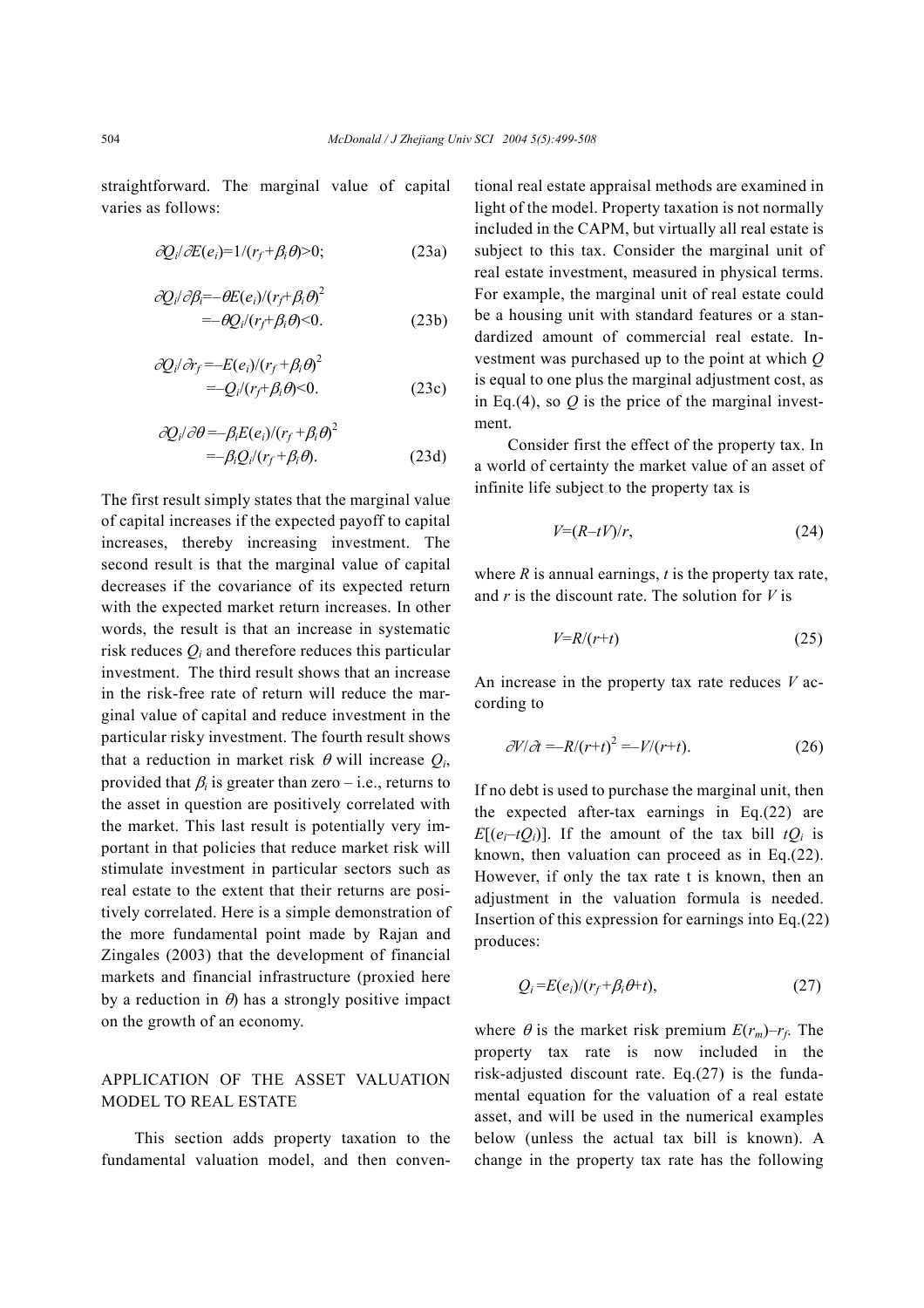effect on *Q*:

$$
\partial Q_i/\partial t = -E(e_i)/(r_f + \beta_i \theta + t)^2
$$
  
= 
$$
-Q_i/(r_f + \beta_i \theta + t).
$$
 (28)

The effect of an increase in the property tax rate on *Q* is negative, and analogous to the case of certainty. In both cases the percentage change in value equals –1 divided by the discount rate.

Now suppose the marginal investment is made by borrowing amount  $B=mQ_i$  at rate  $r_f$ . The total value of the property is  $Q = S + B$ , where *S* is the value of the equity share. As is well known, without corporate income taxation, the amount borrowed has no effect on the value of the property. The value of equity is reduced dollar-for-dollar with an increase in the amount borrowed. The Modigiliani Miller theorem holds if there is property taxation. Furthermore, as McDonald (2002) showed, a necessary condition for borrowing (*m*>0) in the absence of corporate income taxation is that the borrowing rate must be less than the risk-free rate – an impossible condition. Borrowing in the presence of the corporate income tax is not included in the model presented here. An extension along these lines would appear to be useful.

Lusht (1997) advocated a definition of market value for real estate that is the expected selling price of the real property rights in an arm's length transaction, assuming reasonable exposure to the market. He provided a clear intermediate level presentation of the methods used by appraisers to estimate market value. The first of these methods is the sales comparison approach, and little need be said about it if data are available on the sales of a sufficient number of comparable properties. The basic valuation model of Eq.(27) above indicates points of comparability beyond location, size, condition, and so on. Valuation varies across properties at the same point in time because of differences in the property tax rate and non-diversifiable risk. The property tax is easily measured, but direct measures of differences in non-diversifiable risk across properties are not available. The usual approach is to focus on type of property and location in assembling data on sales of comparable properties.

The second method used by real estate appraisers is the cost approach, where market value is estimated as:

Reproduction (or replacement) cost of the subject property's improvements as if they were new, "minus" accrued depreciation on the improvements, "plus" land (site) value.

The methods for estimating reproduction (or replacement) cost and accrued depreciation for the improvements are highly developed and very detailed. Appraisal texts such as in Ring and Boykin (1986) and Lusht (1997) instruct the appraiser to value the land as if it is vacant and then put to its best use or most probable use. They advocated using the market comparison method for land valuation whenever feasible. In essence, the idea is to estimate the most that someone else would pay for the site – its opportunity cost.

Appraisers recognize that the cost approach produces an accurate estimate of market value only for cases in which the market is in long-run equilibrium, which corresponds to a value for *Q* of 1.0. Ring and Boykin (1986) stated that, "There is absolutely no reason for the estimated depreciated cost of a property to set its upper limit on value." Furthermore, appraisal methodology does not appear to recognize the notion of adjustment cost, denoted *C*(*I*) above. Reproduction (or replacement) cost consists of direct costs (materials, labor, and so on), indirect costs (financing costs, fees, and other "soft" costs), and developer's profit, normally determined by rule of thumb for a "normal" profit. It seems fair to say that the purpose of the cost approach is to estimate the purchase price of real estate capital excluding the adjustment cost. Appraisal texts (Lusht, 1997; Ring and Boykin, 1986) do not entertain the idea that cost may be a function of the quantity of investment undertaken in a particular time period. They recognized that the cost approach has disadvantages; it is not well suited for older buildings, can be overly complicated; and fails to provide a completely independent estimate of value because the value of land must be estimated from market data. Nevertheless, because the cost approach is a well-developed method designed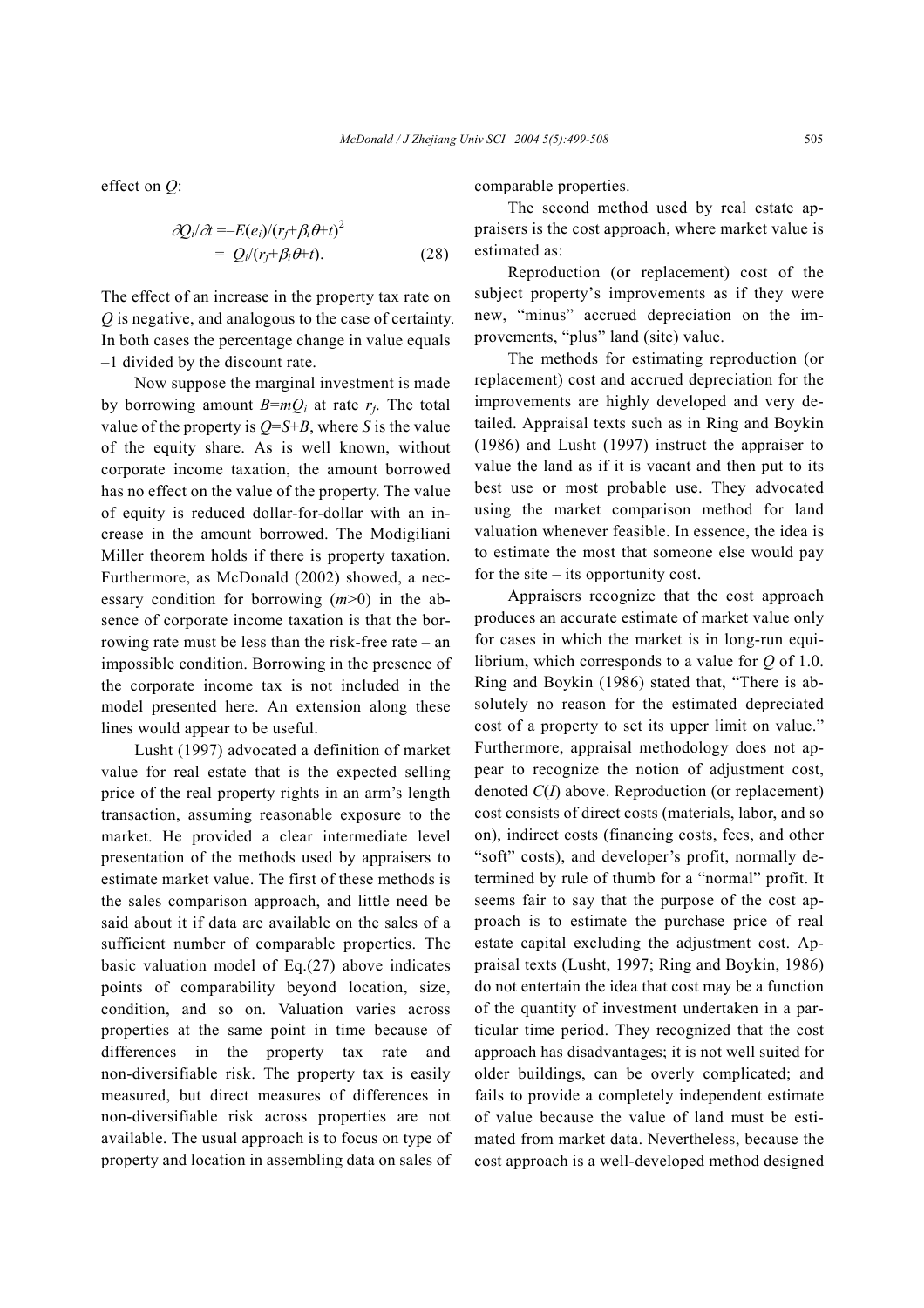to provide an estimate of the purchase price of real estate capital, conventional cost estimates can be used as the denominator in the computation of *Q*. However, *Q* theory also makes it clear that it is difficult to justify the use of the cost estimate as another estimate of market value to be reconciled with estimates from the market comparison and income methods.

The income approach to valuation is often used for commercial real estate. In this method the income concept is net operating income (NOI), which is defined as effective gross income minus operating expenses, maintenance and repair costs, and reserves for replacement. Operating expenses include fixed and variable expenses (those that vary with the occupancy level in the building). Fixed expenses normally include insurance premiums and property taxes. This treatment of property taxes is potentially problematic because the property tax bill depends upon the value of the property, which depends upon the property tax rate. As Eq.(27) shows, unless the actual property tax bill is known, the more correct procedure is to include the property tax rate as part of the discount rate used to discount expected earnings adjusted for risk.

The basic valuation equation for a unit of real estate in the income approach is

$$
V = \sum_{\tau} N O I_{\tau'} (1 + \rho)^{\tau} + N S P / (1 + \rho)^n, \tag{29}
$$

where  $\tau$  runs from 1 to *n*, the holding period, *NSP* is the net selling price of the real estate at time *n*, and  $\rho$  is the risk-adjusted discount rate. If the holding period *n* is very long, then Eq.(29) is analogous to the firm's objective function in Eq.(1) above. This valuation method has high information requirements; a forecast of net operating income for *n* periods, a forecast of the net selling price at the end of the holding period, and the risk-adjusted discount rate. In contrast, the *Q* theory method

$$
E(e_i) = E[\pi_i(K) + \Delta Q], \tag{30}
$$

requires only data on the expected current income plus the expected change in *Q*. Both methods require the risk-adjusted discount rate, so the information requirements for the implementation of the *Q* theory are smaller.

## NUMERICAL EXAMPLES

A simple example can illustrate the basic method implied by Eq.(27). Consider the marginal investment with a purchase price (i.e., replacement or reproduction cost) of \$1.00, and assume the following values:  $E(e_i)=\$$ , 10,  $\beta=0.5$ ,  $\theta=0.05$ ,  $r_f=$ 0.03, and *t*=0.02. These values imply that the current market value of the asset is

$$
Q_i=0.10/(0.03+0.025+0.02)=1.33.
$$

The market value of the asset is 1.33 times the purchase price. In this example if  $\beta_i=1.0$ ,  $Q_i=1$ ; the market value of the asset is 1.0 times the purchase price if the returns to the asset are as volatile as the market.

A good realistic numerical example is the suburban office building case that appears throughout in Corgel *et al*.(2001), whose basic data for this case were as follows:

Appraisal via cost approach: \$1 050 000; Reproduction cost: \$1205 000; Accrued depreciation: −504 600; Site value (opportunity cost of site): 349 600; Net operating income: 86 600; Property tax: 15 900; Selling price after five years (est.): \$974 700.

The annual income (plus the amount paid as property taxes) was 0.0976 of the cost of \$1050000, so  $\pi_i$ =0.0976. The market value of the property can be written as  $1\,050\,000(O_i)$ , so the property tax rate is  $15900/1050000(Q_i)=0.015/Q_i$ . The annual change in *Q* can be written (assuming a constant dollar change per year) as:

$$
\begin{aligned} \n\Delta Q &= 0.2[(974700 - 1050000Q_i) \\ \n\begin{aligned}\n& \langle 1050000Q_i \rangle \\
&= 0.1857/Q_i - 0.20.\n\end{aligned}\n\end{aligned}
$$

The adjustment for risk for this example is based on data reported by Corgel *et al*.(2001). The proxy for the market as a whole is the U. S. S&P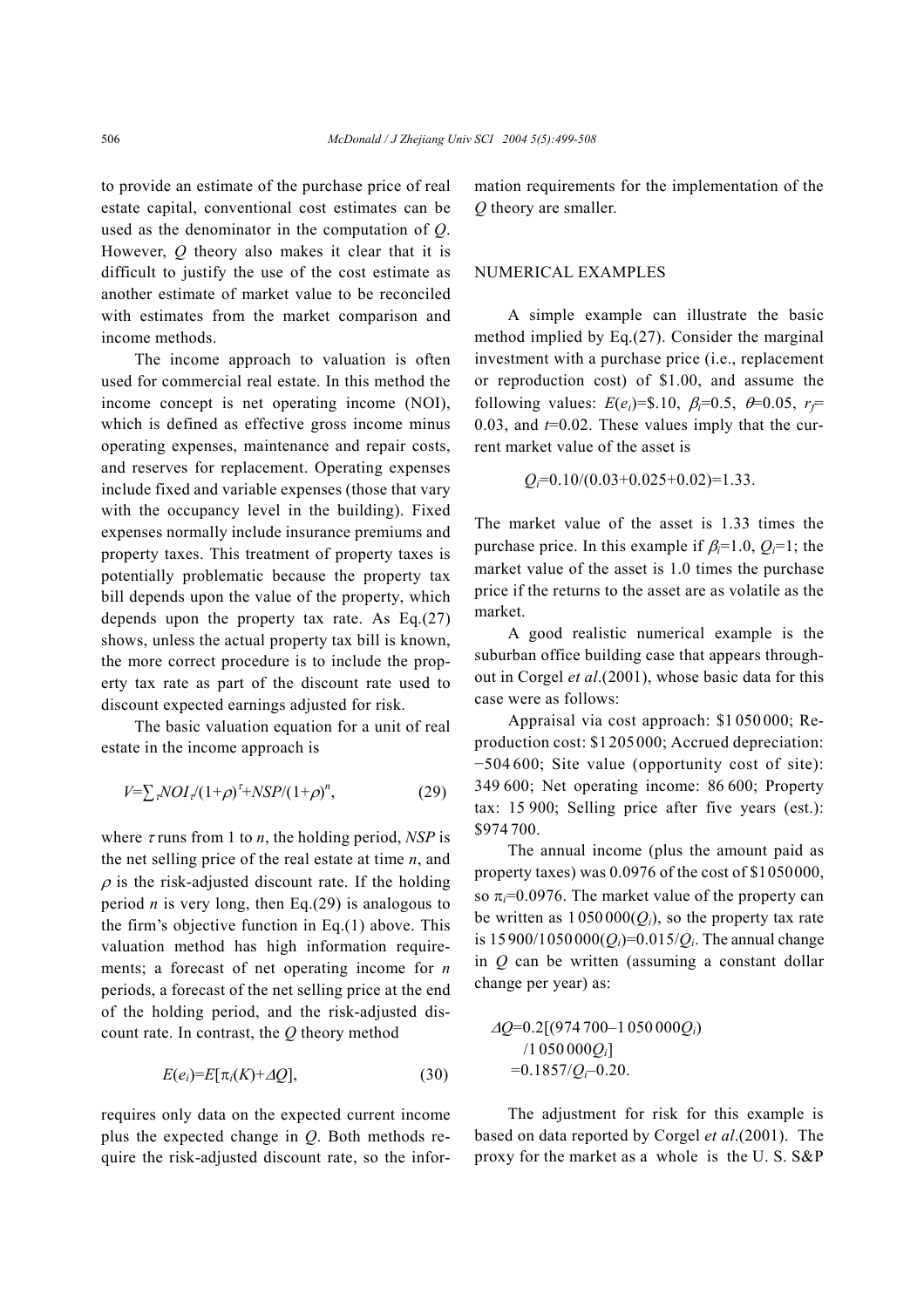500 stock index. The proxy for the market price of risk over the decade of the 1990s is the difference between the return to the S&P 500 and the 10-year U. S. Treasury bond, which is 9.5%. The value of "beta" for the National Association of Real Estate Investment Trusts (NAREIT) index of real estate investment trusts with respect to the S&P 500 was 0.56 for the decade of the 1990s, and "beta" for the NCREIF index of returns to individual real estate properties was  $0.13$  for the same time period<sup>a</sup>. The risk-free rate is the 3.0%, which is the return to the Treasury bond minus the rate of inflation (computed for the years 1999 and 2000).

These data mean that *Q* for suburban office building is:

 $Q_i = (\pi_i + \Delta Q)/(r_f + \beta_i \theta + t)$ =[0.0976+(0.1857/*Qi*)−0.20] /[0.03+0.095*beta*+(0.015/*Qi*)]

=0.947 using beta of 0.56 (risk-adjusted discount rate of 0.0832 for REITs)

=1.125 using beta of 0.13 (risk-adjusted discount rate of 0.0424 for NCREIF individual properties),

where the equation to be solved is quadratic in *Qi*. The market value of the building is estimated to be \$994 000 or \$1 181 000 depending upon whether the earnings of the property in question behave as a real estate investment trust or as an individual property. These estimates are comparable to the standard appraisal estimates reported by Corgel *et al*.(2001), which varied from \$946000 to \$1069000. The higher estimate of \$1 181 000 arises because of the very low value of beta of 0.13, which virtually turns real estate into what is known as the "zero beta" investment.

A third example is an actual shopping center development in suburban Chicago, data for which were made available to the author. The shopping center has 76 000 gross square feet and 75 000 net

 $\overline{a}$ 

leasable square feet of space on a site of 3550000 square feet. The shopping center is used for general retailing and for a restaurant, and had the following development costs:

Hard costs: \$17 948 000; Soft costs: 3 190 000; Total cost: 21 138 000.

Net operating income in the first year of full operation was estimated at \$1 837 000, and the property tax rate in the jurisdiction is 2.1% of market value, so NOI plus property tax payments (in thousands) equals \$1837+0.021(\$21138*Q*). NOI plus property tax as a fraction of cost is 0.0869 +0.021*Q*. No increase in market value is expected, so ∆*Q*=0. The equation for *Q* can therefore be written as:

$$
Q=[0.0869+0.021Q]
$$
  
/[0.03+0.095beta+0.021].

If beta is set at 0.56, then *Q*=1.044 and estimated value is \$22 068 000. Estimated value is greater if beta is smaller. The property has an estimated market value that exceeds its cost, and the greater the estimated value the lower is the systematic risk.

## **CONCLUSION**

This paper combined the popularly accepted theory of investment (Tobin's *Q* theory) with the capital asset pricing model to obtain a reasonably simple equation for *Q*, the market value of an asset divided by its reproduction cost, in a world in which returns are uncertain. As applied to real estate, the basic valuation formula is

Market value=*Q* times reproduction cost =[expected earnings] divided by [riskadjusted discount rate plus property tax rate].

The property tax is expressed as a percentage of market value or as the amount of the property tax bill. Numerical examples show that the method can be applied, and that the data requirements are less than those of the traditional discounted cash flow

<sup>&</sup>lt;sup>a</sup> Gyrouko and Nelling (1996) estimated beta for equity REITs over the period 1988−1992 using the S&P 500 as the market index. Mean value of asset beta for 56 REITs was 0.33, and mean values by type of REIT are: Health care, 0.39; industrial and warehouse, 0.27; office, 0.22; residential, 0.37; and retail, 0.42